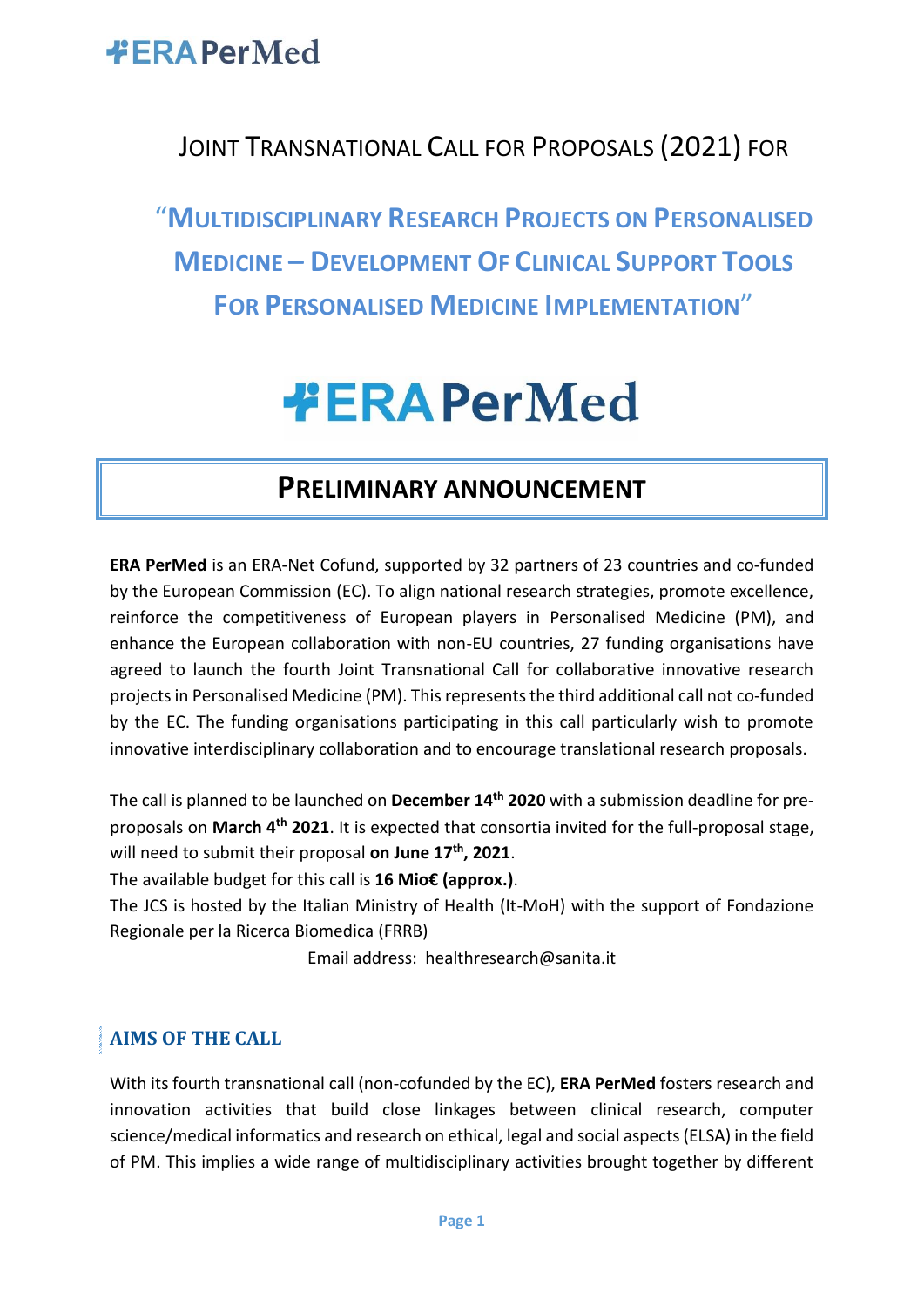stakeholders from academia, clinical/public health research and private partners such as small and medium-sized enterprises (SMEs), policy makers, regulatory/health technology assessment (HTA) agencies and patient organisations.

The overarching goal is to improve disease prevention and disease management, based on broader and more efficiently characterised and defined patient stratification, diagnostics and tailored treatment/prevention protocols for both patients and individuals at risk of disease. Early involvement of regulatory authorities and close interaction with the different key players along the value chain should be included right from the project development phase to bridge the gap between first discoveries or inventions until market access.

Research proposals submitted under this call are expected to demonstrate the applicability of project outcomes to clinical practice and to combine clinical research with data technologies. This could be the development and application of clinical decision support tools by using artificial intelligence (AI) systems approaches, including machine learning technologies. The clinical relevance of the proposed PM approach needs to be convincingly demonstrated. Moreover, proposals must include research on ethical, legal and social aspects.

#### **As Personalised Medicine is non-disease-specific, but rather an overall approach that can be adopted and adapted to a multiplicity of medical conditions, research projects in every disease entity are encouraged**.

The involvement of partners with the respective expertise in the consortium is requested.

Additionally, projects may include pre-clinical research as a prerequisite for the implementation of a PM approach into clinical practice. Multilevel health economic assessment is also considered to be important for facilitating the translation of PM approaches to healthcare and can be included in the work plan.

### **SCOPE OF THE CALL**

The overall objectives of the call are to:

- Support **translational and transnational research projects** in the field of PM;
- Encourage and enable **interdisciplinary collaborations towards the implementation of PM**, combining clinical research with bio-informatics components and research on relevant ethical, legal and social aspects. Additionally, pre-clinical and health economic research can be included if the added value is outlined;
- Encourage **collaboration between academia** (research teams from universities, higher education institutions, public research institutions, research centres), **clinical/public health research** (research teams from hospital/ public health, health care settings and other health care organisations), private partners e.g. **SMEs**<sup>1</sup> (small and medium-sized enterprises) as well as policy makers, regulatory/HTA agencies and patient representative organisations.

<sup>1</sup> [https://ec.europa.eu/growth/smes/business-friendly-environment/sme-definition\\_en](https://ec.europa.eu/growth/smes/business-friendly-environment/sme-definition_en)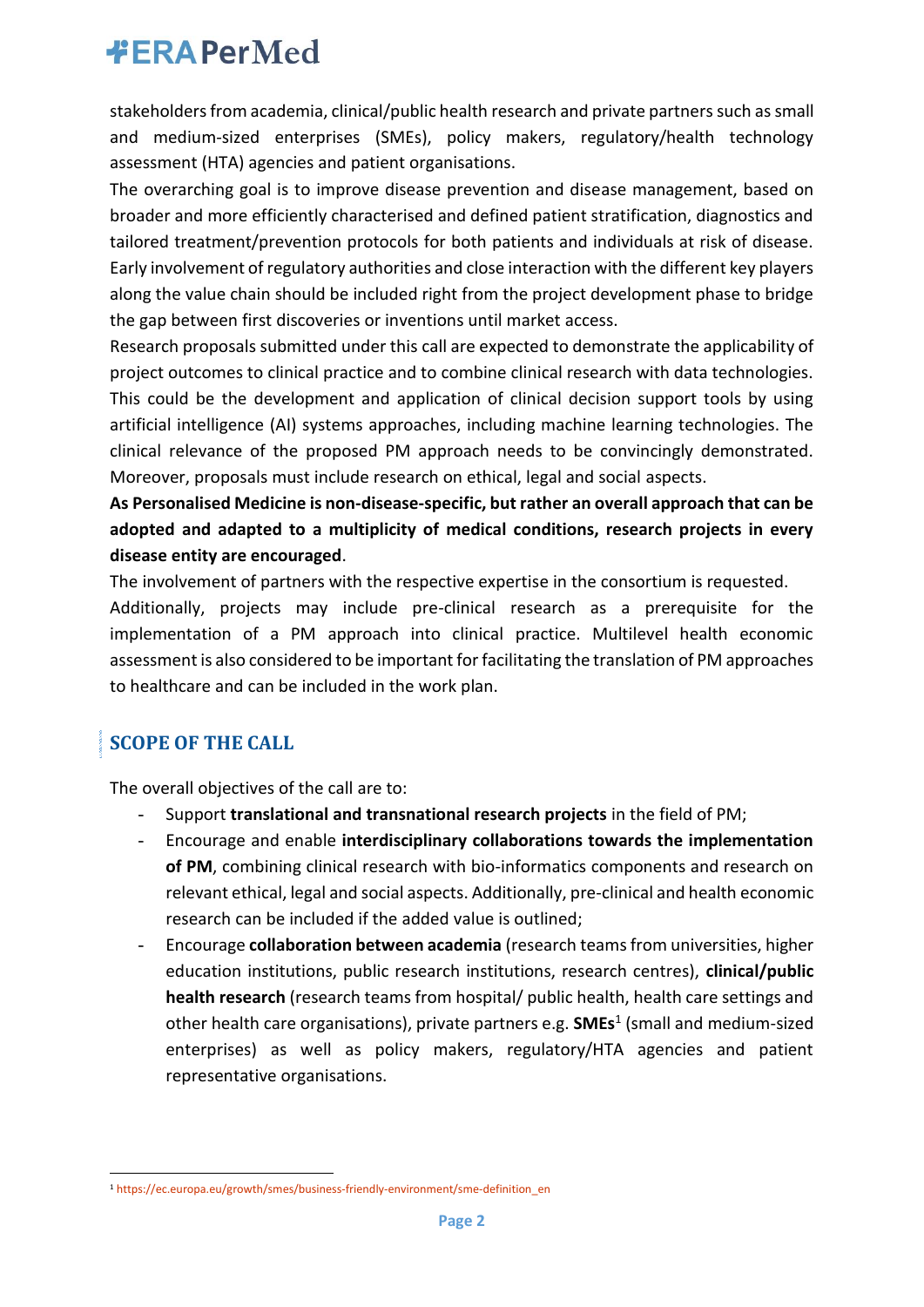The JTC2021 is constructed around the following three research areas in order to ensure the development of specific PM approaches, taking into account the major aspects for their successful implementation in the health systems: (1) **"Translating basic to clinical research and beyond"**, (2) **"Data and Information and Communication Technology (ICT)"** and (3) **"Research towards responsible implementation in Health Care"**:

| Research area 1<br>"Translating Basic to Clinical<br>Research and Beyond" | <b>Research area 2</b><br>"Data and ICT"               | <b>Research area 3</b><br>"Research towards Responsible<br>Implementation in Health Care" |
|---------------------------------------------------------------------------|--------------------------------------------------------|-------------------------------------------------------------------------------------------|
| Module 1A: Pre-clinical Research                                          |                                                        | Module 3A: Health Economic<br>Research                                                    |
| Module 1B: Clinical Research                                              | Module 2: Towards Application in<br><b>Health Care</b> | Module 3B: Ethical, Legal and Social<br><b>Aspects</b>                                    |

ICT: Information and Communications Technology (or Technologies)

Each proposal **MUST address** the **modules 1B "Clinical Research", 2 "Towards application in health care" and 3B "Ethical, Legal and Social Aspects"**. The inclusion of modules 1A "Preclinical research" and 3A "Health Economic Research" is optional. Their added value to the proposal and the mandatory modules has to be clearly described.

|                  | Research Area 1 | Research Area 2 Research Area 3 |           |
|------------------|-----------------|---------------------------------|-----------|
| <b>Mandatory</b> | Module 1B       | Module 2                        | Module 3B |
| Optional         | Module 1A       |                                 | Module 3A |

Assessment of the coherent integration and combination of the different research areas and modules in the proposals is part of the evaluation process.

#### **GENERAL (ELIGIBILITY) CONDITIONS FOR APPLICATION**

Joint research proposals may be submitted by applicants belonging to one the following categories (A, B and/or C), if eligible according to relevant regional/national funding organisations regulations for research funding:

- **A. Academia** (research teams working in universities, other higher education institutions) **or research institutes;**
- **B. Clinical/public health sector** (research teams working in hospitals/public health and/or other health care settings and health organisations). Participation of clinicians (e.g. medical doctors, nurses) in the research teams is encouraged;
- **C. (Industry) Private partners, e.g. SME**<sup>2</sup> (small and medium-sized enterprises)**.**

<sup>2</sup> [https://ec.europa.eu/growth/smes/business-friendly-environment/sme-definition\\_en](https://ec.europa.eu/growth/smes/business-friendly-environment/sme-definition_en)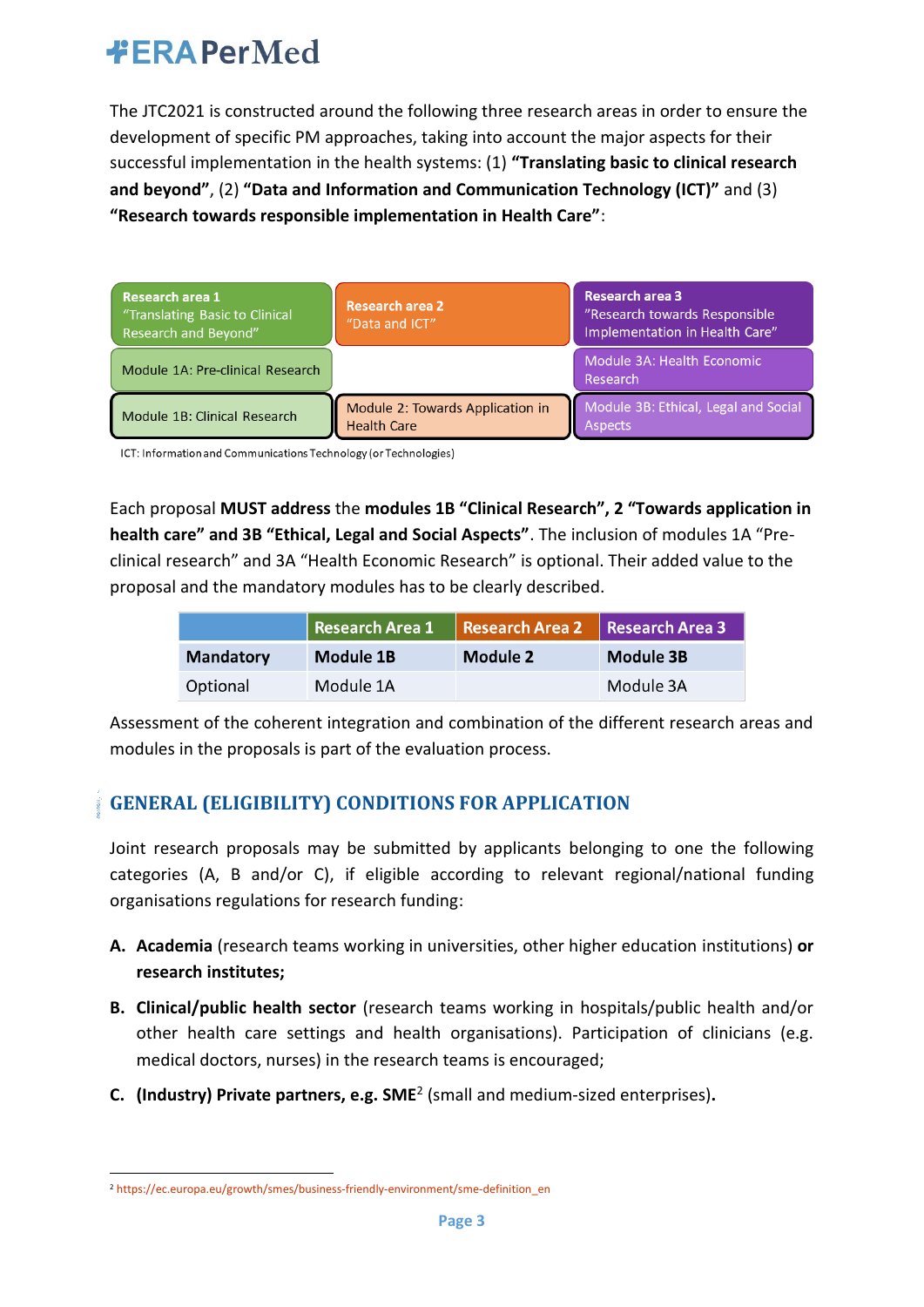Whilst applications will be submitted jointly by groups from several countries, individual groups will be funded by the individual ERA PerMed funding organisation respective of the region/country from which applicants have applied. The applications are therefore subject to eligibility criteria and regulations of individual funding organisations. Applicants are strongly advised to contact their regional/national representatives of the participating relevant funding organisation as soon as possible in order to confirm their eligibility (see also below "*Contact details of participating members*").

Only transnational projects will be funded. **Each consortium submitting a proposal must involve at least three partners eligible for funding coming from three different countries whose funding organisations participate in the call** (see list below). All three legal entities must be independent from each other. At least two partners of the minimum three eligible project partners of the consortium must be from two different EU Member States or Associated Countries. The **maximum number of partners per pre-proposal is six** though not more than 2 partners from the same country participating in the call will be accepted in one project consortium (including those partners with own funding).

Research groups not eligible for funding (e.g. from non-funding countries or not fundable according to regional/national regulations of the participating funding organisation) may participate in transnational projects if they are able to secure their own funding. They are considered as full partners and have to be integrated in the pre- and full-proposal templates as such. **Maximum one partner with own funding** is allowed in consortia with at least 3 additional partners that are eligible for funding. The coordinator must be eligible to be funded by the participating funding organisations to this call.

**At the full-proposal stage, a consortium might be increased up to seven partners in total only by inclusion of a partner coming from an underrepresented country.** A list of underrepresented countries will be provided to coordinators invited for full-proposals submission.

| Number of partners in the proposal*              |   | Pre-proposal |   |   | <b>Full-proposal</b><br>(only by inclusion of<br>one underrepresented<br>country) |
|--------------------------------------------------|---|--------------|---|---|-----------------------------------------------------------------------------------|
|                                                  |   | 4            | 5 | 6 |                                                                                   |
| Maximum number of partners with own<br>funding   | 0 | 1            |   |   |                                                                                   |
| Maximum number of partners per<br><b>country</b> |   | 2            |   |   |                                                                                   |

\* minimum 3 partners eligible for funding from three different countries participating to the call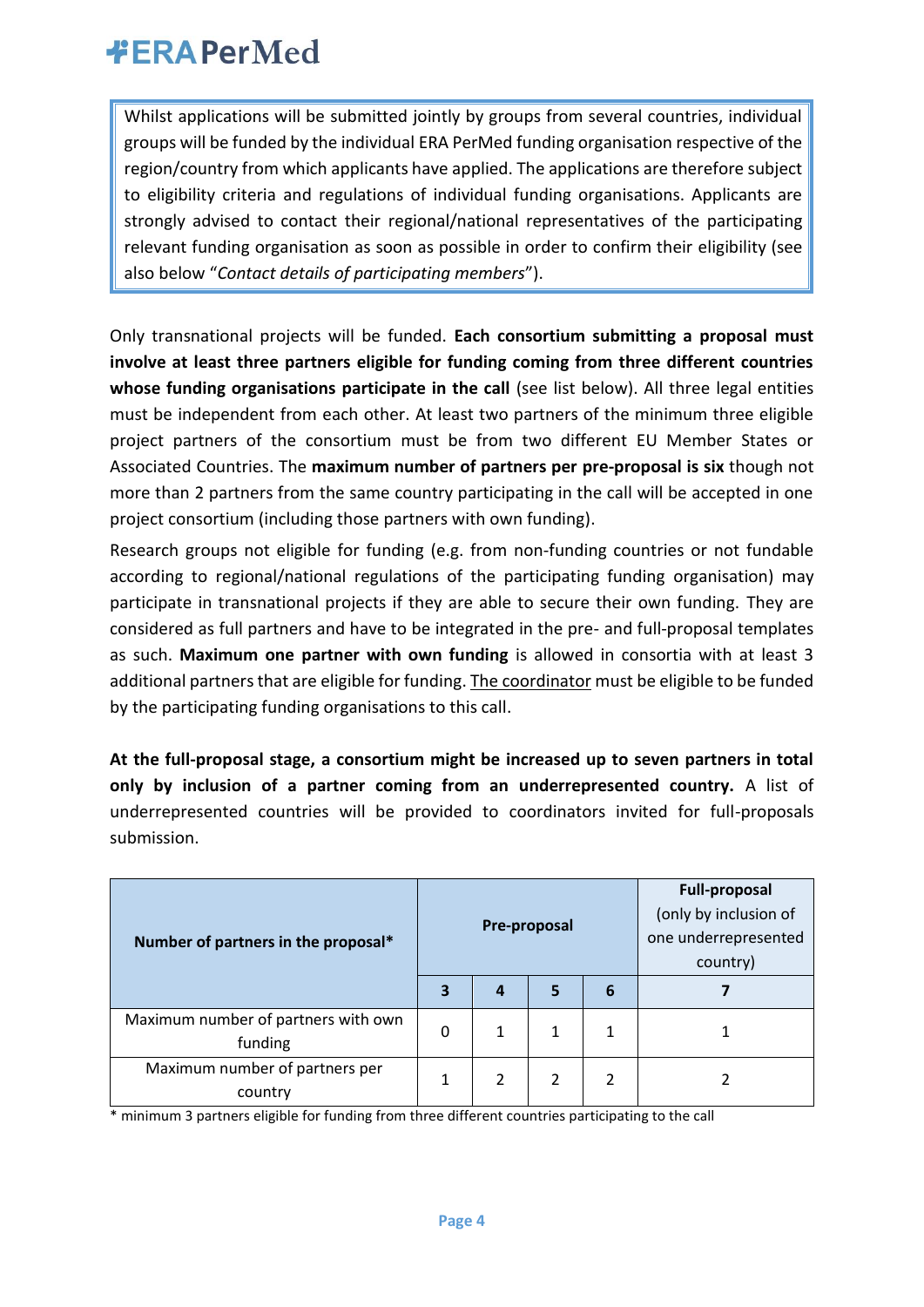#### **ICPERMED PARTNERING TOOL**

If you are looking for potential partners, please have a look also at the **ICPerMed Partnering Tool**:<https://partnering.pt-dlr.de/ICPerMed>

#### **PARTICIPATING MEMBERS, ASSOCIATED COUNTRIES AND REGIONS**

The following countries (20) are already participating in the preparation of the call: Austria\*, Belgium, Croatia, Denmark, Finland, France, Estonia, Germany, Hungary, Israel, Italy, Latvia, Luxembourg, Norway, Panama, Poland, Romania, Spain, Sweden and, Turkey. The following regions (5): Saxony (Germany), Lombardy (Italy), Tuscany (Italy) and Catalonia (Spain) and Navarre (Spain); and one Charity (AECC-FC) (contact list is provided in Annex 1).

\*decision on participation still pending

#### **Please Note**:

The information provided in this pre-announcement is indicative and may be subject to changes and is not legally binding to funding organisations. Additional funding organisations might join the call before the official publication.

Interested applicants are encouraged to initiate scientific contacts with potential project consortium partners to prepare an application.

Final call information is expected to be published on the ERA PerMed website by December **2020.**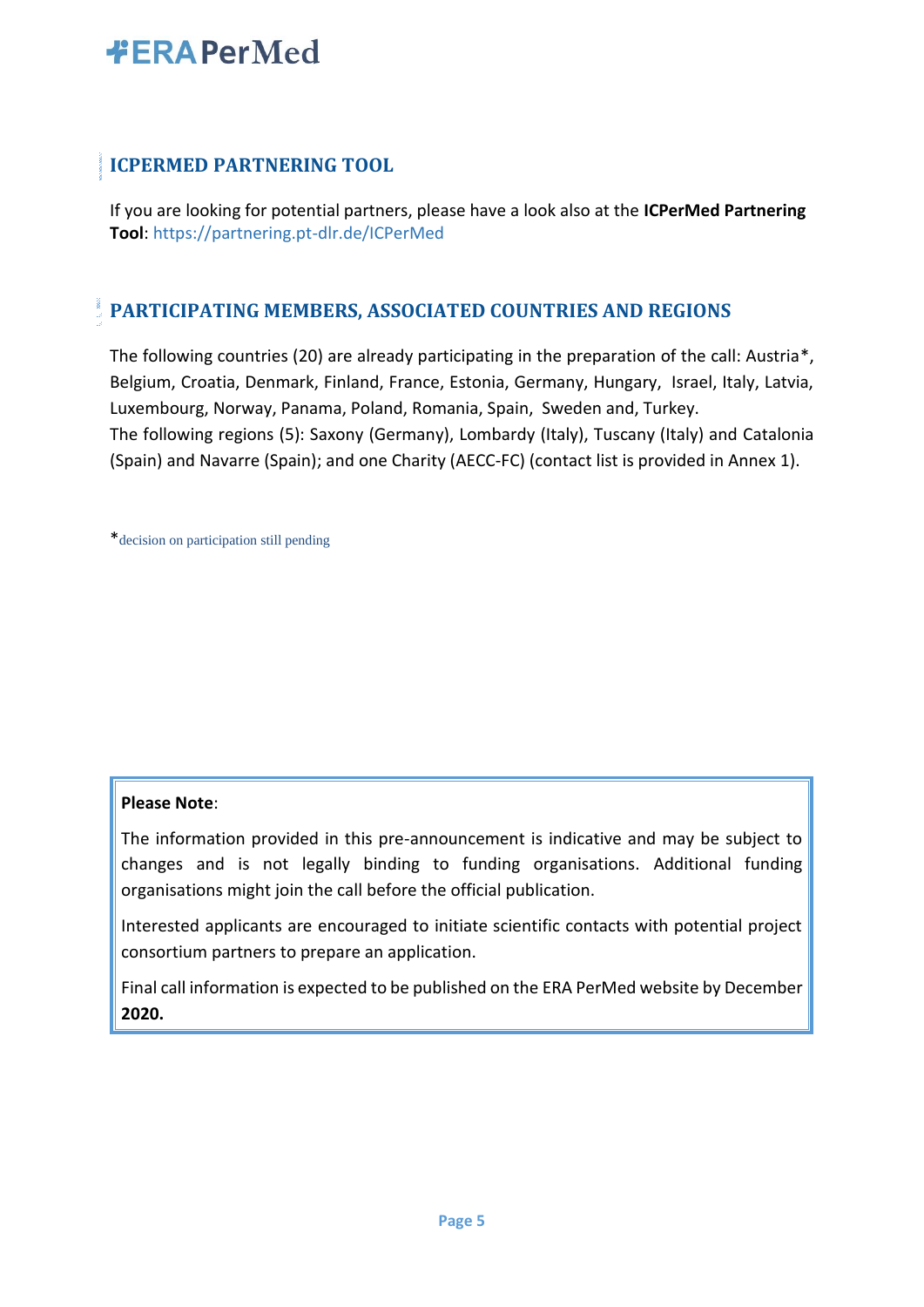### **ANNEX 1: CONTACT DETAILS OF PARTICIPATING MEMBERS**

| <b>Country</b>              | <b>Funding</b><br><b>Organisation</b> | <b>Contact point</b>                                 | <b>Email</b>                                              |
|-----------------------------|---------------------------------------|------------------------------------------------------|-----------------------------------------------------------|
| <b>AUSTRIA</b>              | FWF (TBD)                             | Milojka Gindl                                        | mailto:milojka.gindl@fwf.ac.at;                           |
| <b>BELGIUM</b>              | <b>F.R.S.-FNRS</b>                    | Joël Groeneveld<br><b>Florence Quist</b>             | joel.groeneveld@frs-fnrs.be<br>florence.quist@frs-fnrs.be |
| <b>CROATIA</b>              | <b>MSE</b>                            | Mateo A. Bosnić                                      | MateoAnte.Bosnic@mzo.hr                                   |
| <b>DENMARK</b>              | <b>InnoFond</b>                       | Ejner Moltzen<br>Martin Kyvsgaard                    | Ejner.moltzen@innofond.dk<br>martin.kyvsgaard@innofond.dk |
| <b>EGYPT</b>                | <b>ASRT</b>                           | Salma Essawi                                         | Sme@sti.sci.eg                                            |
| <b>ESTONIA</b>              | <b>ETAg</b>                           | Maarja Adojaan<br>Margit Suuroja                     | Maarja.Adojaan@etag.ee                                    |
| <b>FINLAND</b>              | AKA                                   | Heikki Vilen                                         | Margit.Suuroja@etag.ee<br>heikki.vilen@aka.fi             |
| <b>FRANCE</b>               | <b>ANR</b>                            | Monika Frenzel                                       | ERAPerMed@agencerecherche.fr                              |
| <b>GERMANY</b>              | <b>BMBF/DLR</b>                       | Katja Kuhlmann<br>Lorna Moll                         | permed@dlr.de                                             |
| <b>GERMANY</b>              | <b>BMG</b>                            | tbd                                                  | tbd                                                       |
| <b>GERMANY</b><br>(SACHSEN) | <b>SMWK</b>                           | Eva-Maria Stegemann<br>Gabriele Süptitz              | permed@smwk.sachsen.de                                    |
| <b>HUNGARY</b>              | <b>NKFIH</b>                          | Klára Horváth                                        | klara.horvath@nkfih.gov.hu                                |
| <b>ISRAEL</b>               | <b>CSO-MOH</b>                        | Yahaloma Gat<br>Liron Even-Faitelson                 | y.gat@moh.gov.il<br>liron.ef@moh.gov.il                   |
| <b>ITALY</b>                | <b>IT-MoH</b>                         | Maria Josè Ruiz Alvarez<br>Monica Paganelli          | mj.ruizalvarez-esterno@sanita.it<br>m.paganelli@sanita.it |
| <b>ITALY</b><br>(LOMBARDY)  | <b>FRRB</b>                           | Carmen De Francesco<br>Giusi Caldieri<br>Paola Bello | bandi@frrb.it                                             |
| <b>ITALY</b><br>(TUSCANY)   | <b>TUSCREG</b>                        | Donatella Tanini<br>Teresa Vieri                     | erapermed@regione.toscana.it                              |
| <b>LATVIA</b>               | <b>VIAA</b>                           | Maija Bundule<br><b>Uldis Berkis</b>                 | Maija.Bundule@viaa.gov.lv<br>Uldis.Berkis@viaa.gov.lv     |
| <b>LUXEMBOURG</b>           | <b>FNR</b>                            | Marie-Claude Marx                                    | marie-claude.marx@fnr.lu                                  |
| <b>NORWAY</b>               | <b>RCN</b>                            | Karianne Solaas                                      | kso@rcn.no                                                |
| <b>PANAMA</b>               | <b>SENACYT</b>                        | Anabella Vásquez Fábrega                             | avasquez@senacyt.gob.pa                                   |
| <b>POLAND</b>               | <b>NCBR</b>                           | Marcin Chmielewski                                   | marcin.chmielewski@ncbr.gov.pl                            |
| <b>ROMANIA</b>              | <b>UEFISCDI</b>                       | Cristina Cotet                                       | cristina.cotet@uefiscdi.ro                                |